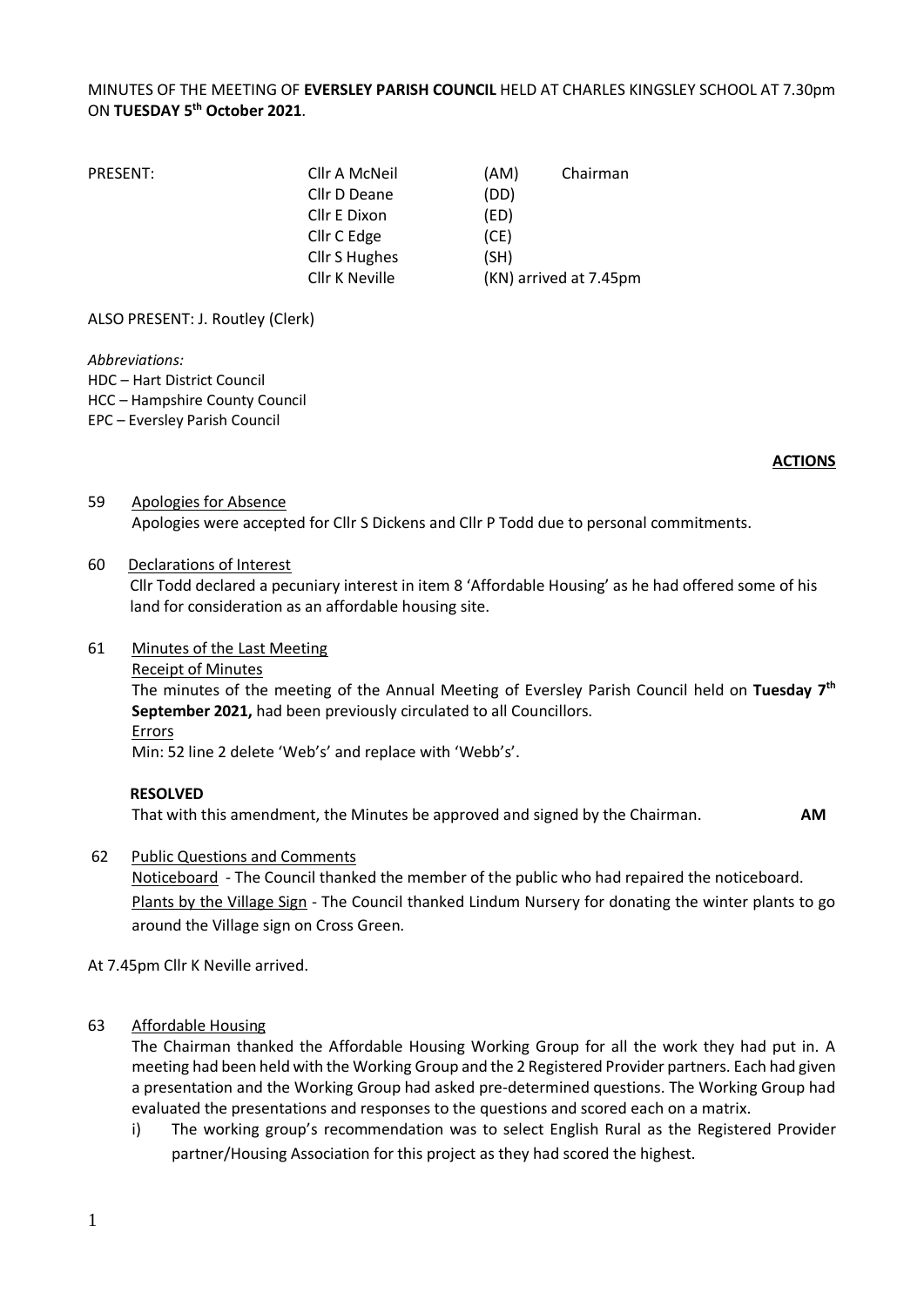#### **RESOLVED**

ii) To select English Rural as the Registered Provider partner/Housing Association for the project, subject to receiving a copy of their latest audited accounts and a reference from a parish Council that they had worked with.

#### 64 Progress on actions

The Clerk had previously circulated a list of progress on actions since 1<sup>st</sup> January 2021. The Council noted progress on the actions, in particular:

- It was noted that the Road Safety and Traffic Working Group had met and notes from their meeting will be circulated shortly.
- It was noted that the Communications Working Group is to meet shortly and will bring their recommendations to Full Council.

#### **RESOLVED**

To note the list and for all to make progress on the actions for which they are responsible. **ALL**

#### 65 Financial report

It was noted that the budget line for the Payback Team had not yet been used and EPC should enquire whether the Payback Team were still operating. **Cleam** and the control of the clerk

Schedule of Accounts

The Responsible Financial Officer's reconciliation for August 2021 had been previously circulated along with copies of the bank statements. (See Appendix A)

#### **RESOLVED**

• The reconciliation for August 2021 was accepted.

#### **RESOLVED**

- To approved £32.49 to K. Morrison to reimburse materials to repair noticeboard.
- To authorise the schedule of payments for October 2021 (See Appendix B)

#### Year to Date

#### **RESOLVED**

The Year-to-Date reports for August 2021 was accepted. (See Appendix C)

Emergency Spend None.

#### 65 External Audit

The Audited Annual Return had been received from the External auditors. The Completion of Audit Notice had been published on EPC's noticeboard and website on 8th August 2021 and will remain there for at least 12 months. There were no issues which required a further report. EPC thanked the Clerk for steering the audit through so successfully.

#### **RESOLVED**

To accept and approve the audited annual return for 2020/21.

#### 66 Internal Audit

#### **RESOLVED**

To appoint IAC Audit & Consultancy Ltd as the Parish Council's internal auditor for the 2021/22 period.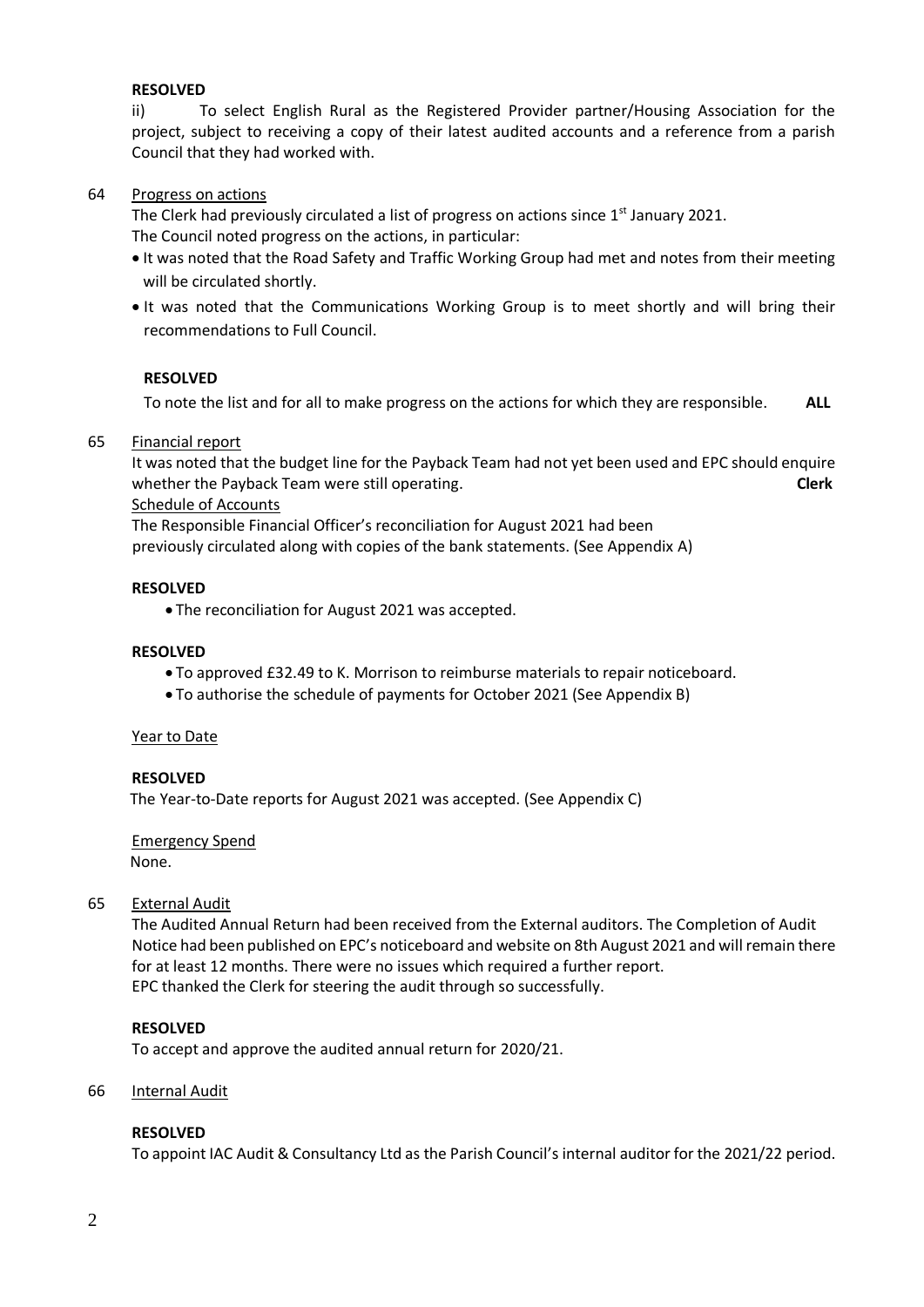#### 66 Decisions made under delegation None.

#### 67 Parish Magazine

The Council discussed the relationship between the Parish Council and the Parish Magazine and how the magazine can play a larger part in EPC's communication with residents.

#### **RESOLVED**

- EPC to find ways of developing a closer working relationship with the Parish Magazine.
- To set up an informal meeting with the Editor to discuss how this can be done.
- To invite the Editor to join the Communications Working Group
- To return to this agenda item at a later date.

#### 68 Remembrance Day

#### **RESOLVED**

i) To appoint Cllr E Dixon to represent EPC at the Remembrance Day Service (if it takes place). ii) To approve purchase of a wreath and/or a donation, under GPC, at a cost of up to £50.

#### 69 Enforcement

It was noted that enforcement continues to be a real problem.

#### **RESOLVED**

To ask Enforcement for an update on progress on the outstanding issues and to finalise arrangements for EPC and Cllr A Crampton (HDC) to meet Hart Enforcement. **Clerk**

70 Planning Applications

#### **RESOLVED**

To note receipt of the following and, where appropriate, to forward the comments listed below to HDC or HCC. **Clerk**

- a) 21/02372/HOU Kitscroft Cottage Firgrove Road Demolition of existing garage and the erection of a new garage with ancillary home office and gym facilities Consultee comment: Eversley Parish Council has no objections but would request that the garage should be used only for purposes ancillary to the residents of the household and should not be used for commercial or industrial purposes.
- b) 21/02434/FUL Yaldens Farm Bramshill Road Erection of a storage outbuilding following demolition of existing.

Consultee comment: Eversley Parish Council recognises that this application is almost identical to planning application 21/01236/FUL, but with additional information to address the reason for that application's refusal, namely "… the absence of sufficient in formation in relation to ecology …".

EPC notes that there is still no information about the proposed roofing material or its colour, which EPC raised as an issue on the previous application. Since the applicant has chosen not to address this concern, the EPC has no choice but to raise a formal objection to this application on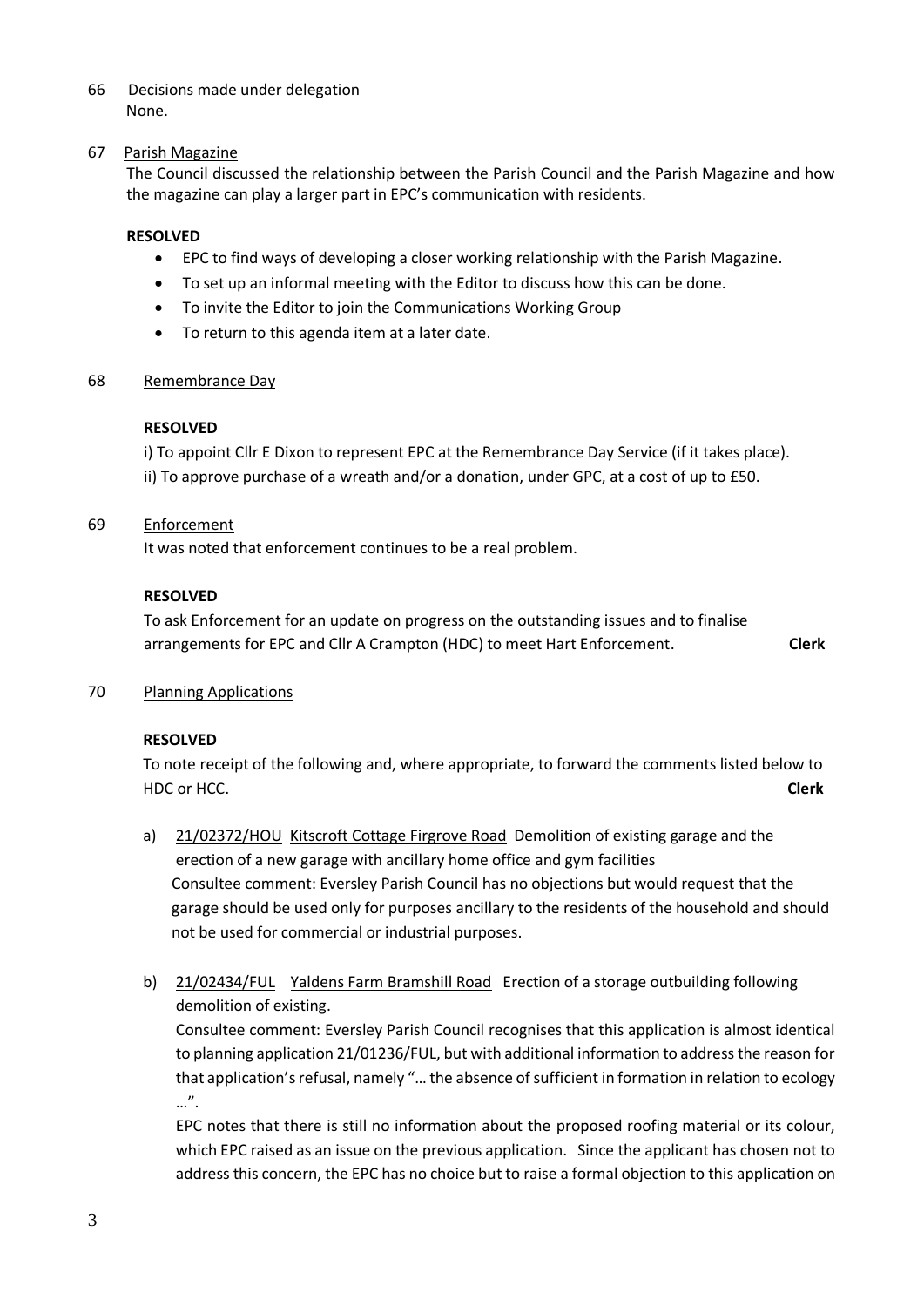the grounds that the colour of the roof is likely to have an adverse impact on long distance views from the south.

The Preliminary Ecological Appraisal and Preliminary Roost Assessment Survey (PEA & PRA Survey) provided with the new application raises some other issues. The photographs clearly show that the three permitted buildings are numbered as Units 1, 2 and 3. There is an interior photograph (Photo 12) of Unit 1, which clearly shows that it is being used for an activity completely unlike that in the interior photograph (Photo 13) of the unpermitted building referred to as B4. There are no pictures of the interiors of Units 2 and 3. The 'Application for Planning Permission' document, at Section 17, lists none of the existing permitted buildings, their Use Classes or their internal floor areas. The only information given is at Section 25, where it certifies that 'Eversley Haulage Yard' has been served notice of the application, as another owner or tenant of the application site.

Further investigation has identified that Unit 3 is the registered address of both Tru-lawn and Tru-build (Southern) Ltd. The owners, tenants and occupiers of Units 2 and 3 and of any other parts of the site have not been identified.

In the absence of any information about all the other industrial operations already in existence on the application site, their parking requirements, etc., EPC must raise an objection to this application as an over-intensification of the industrial use of the whole site. The original proposal to re-use existing, redundant agricultural buildings was intended to keep the use and character of the land as appropriate for its rural and undeveloped setting. This application fails to show that there will be no adverse impact on the rural character and setting due to the development.

There being no further items for discussion the Chairman closed the meeting at 8.49pm.

Chairman…………………………………………………Date………………………………………

#### **The next Full Council Meeting will be held on Tuesday 2 nd November 2021**

#### **Forward Plan**

| Date       | Meeting               | Draft Items |
|------------|-----------------------|-------------|
| 2 Nov 2021 | <b>Full Council</b>   |             |
| 9 Nov 2021 | Open Spaces Committee |             |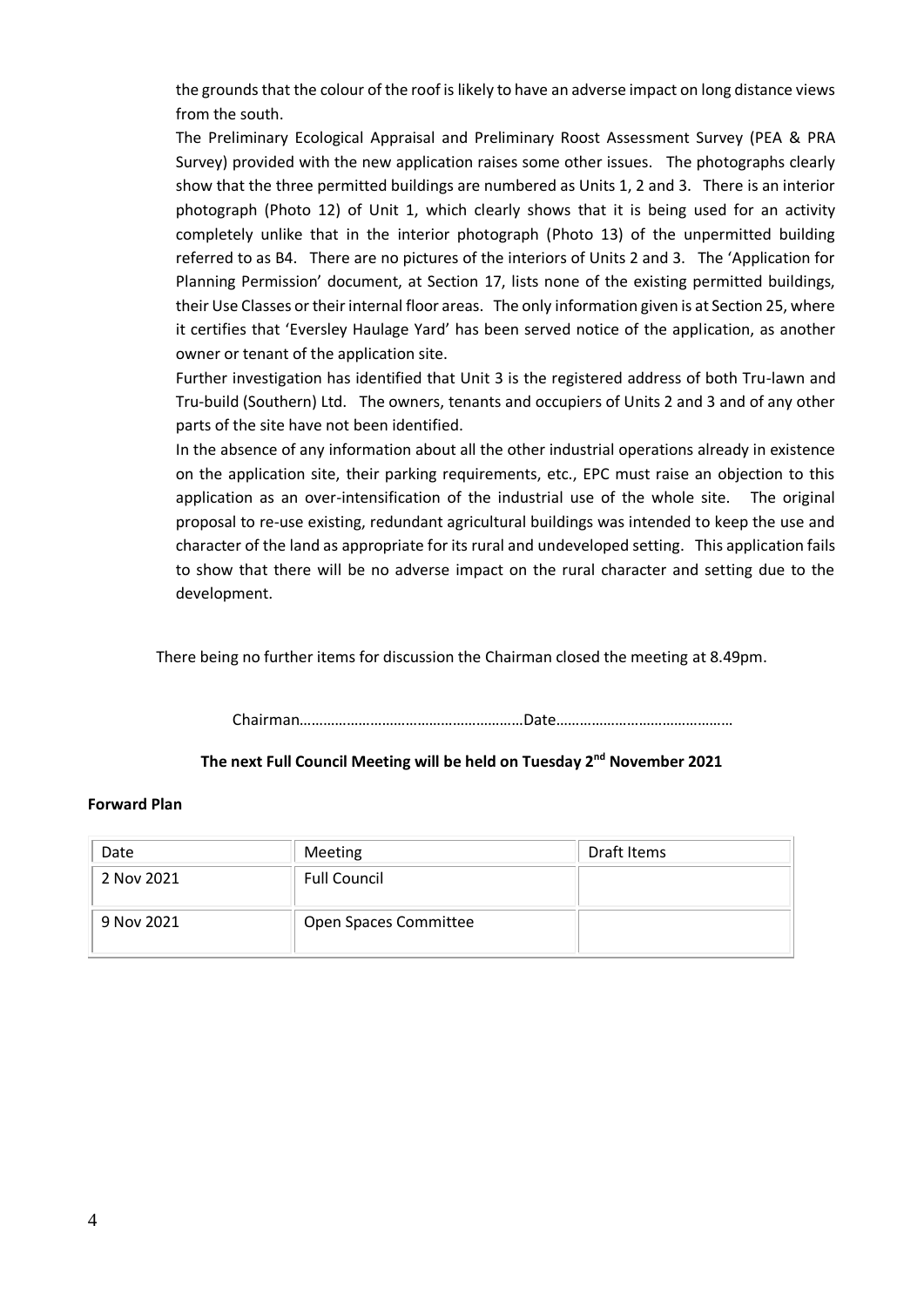# **Appendix A**

| 43,108.12    |
|--------------|
| <b>Total</b> |
| $-14.39$     |
|              |
| $-50.00$     |
| $-38.64$     |
| $-1,528.13$  |
| $-121.05$    |
| $-400.14$    |
| $-1,230.00$  |
| $-87.22$     |
| $-360.00$    |
| $-360.00$    |
| $-7.00$      |
|              |
| 150.00       |
|              |
| 39,061.55    |
|              |
|              |
|              |
|              |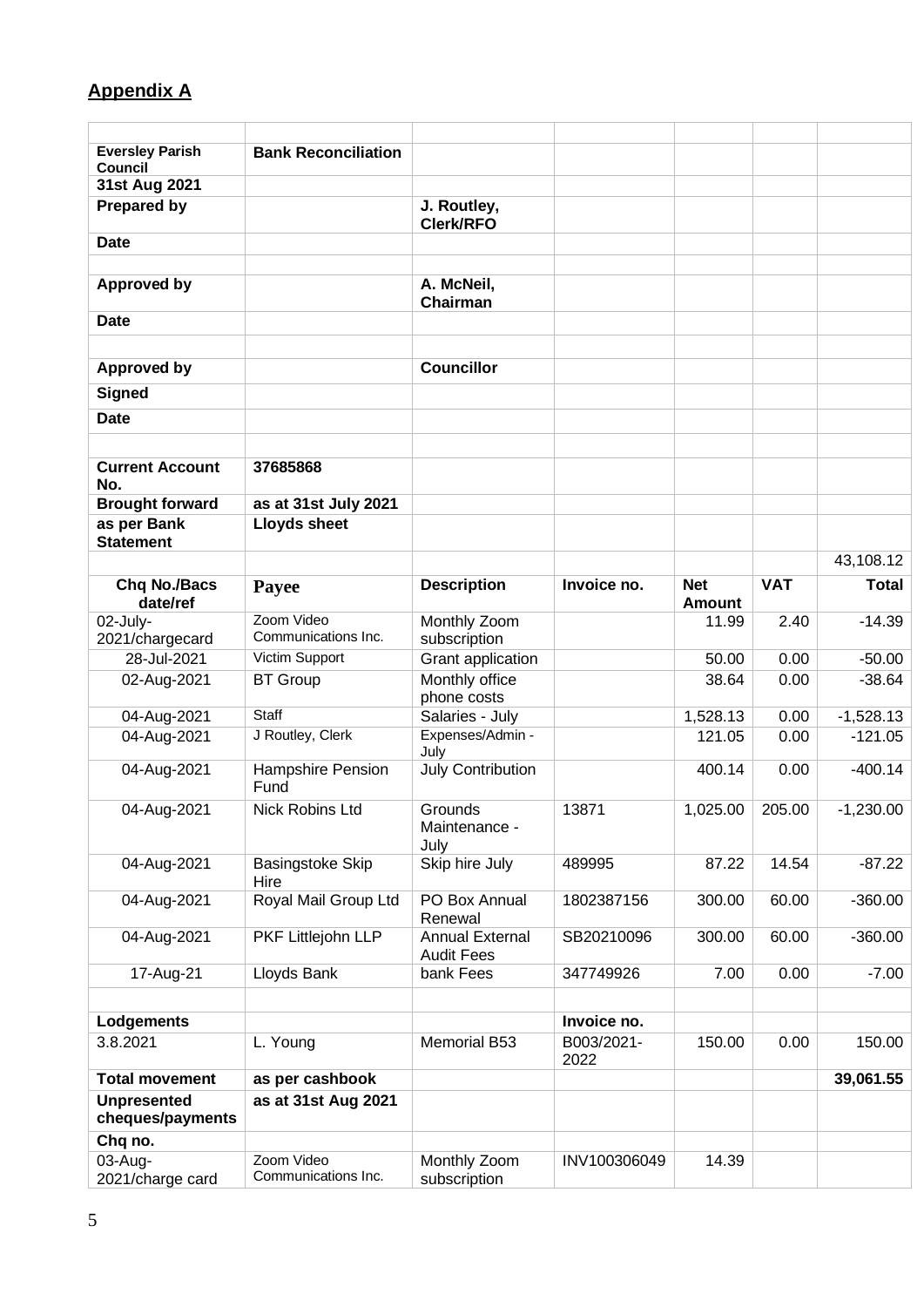| <b>Bank Balance as</b><br>at             | 31st Aug 2021 as<br>per Sheet |          | 39,061.55  |
|------------------------------------------|-------------------------------|----------|------------|
| <b>Balance Reserve</b><br><b>Account</b> | 38770268                      |          | 82,743.22  |
|                                          | 09-Aug-2021                   | Interest | 0.70       |
|                                          |                               |          | 82,743.92  |
| <b>Total funds held</b><br>by EPC        | as at 31st Aug 2021           |          | 121,805.47 |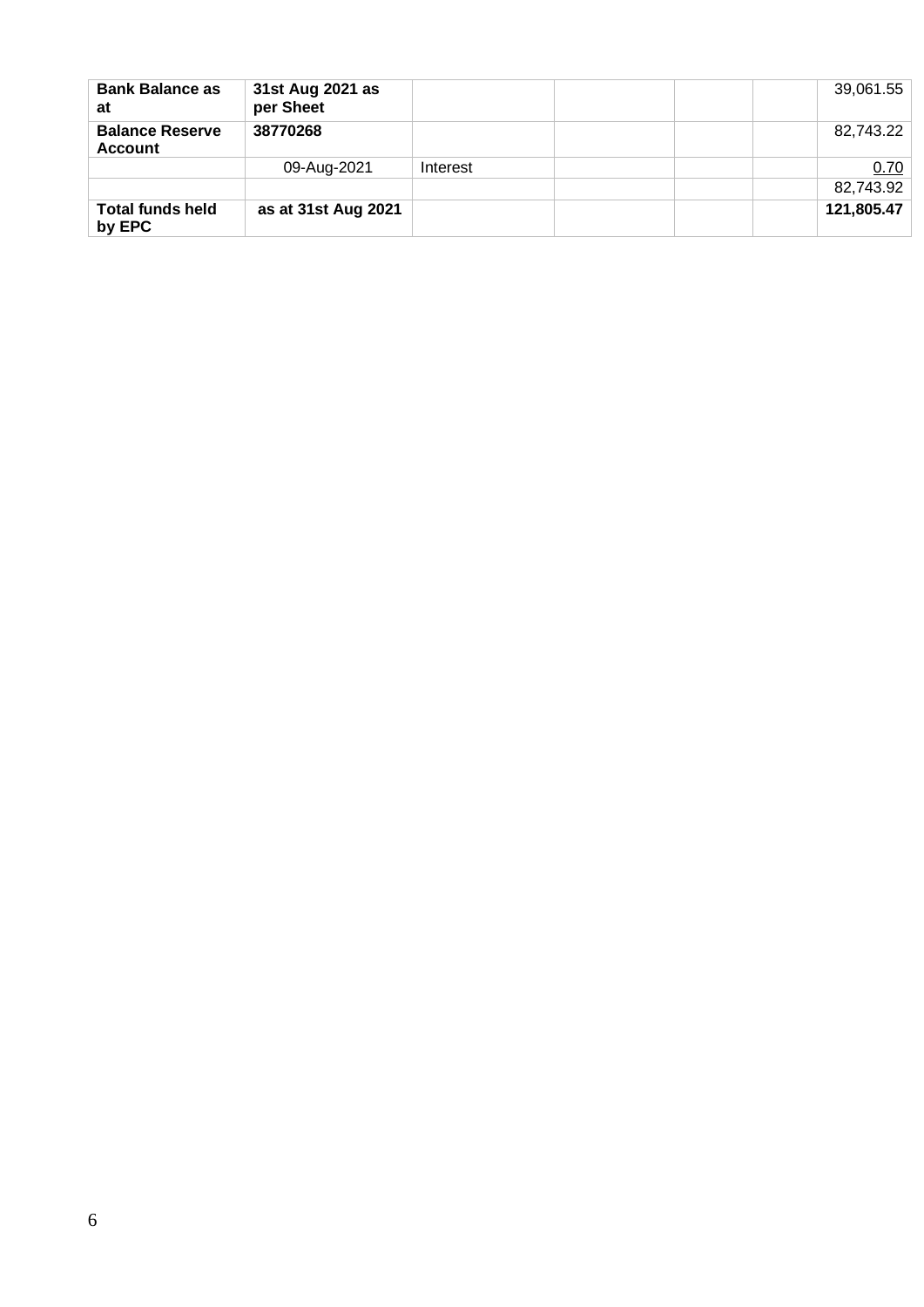### **Appendix B**

| <b>Eversley Parish Council</b>            |              |                                                     |                             |            |                   |
|-------------------------------------------|--------------|-----------------------------------------------------|-----------------------------|------------|-------------------|
|                                           |              |                                                     |                             |            |                   |
| <b>Payments for approval</b><br>5.10.2021 |              |                                                     |                             |            |                   |
| The invoices listed have                  |              |                                                     |                             |            |                   |
| been examined, verified and               |              |                                                     |                             |            |                   |
| certified by the Responsible              |              |                                                     |                             |            |                   |
| <b>Financial Officer</b>                  |              |                                                     |                             |            |                   |
| <b>Prepared</b>                           |              |                                                     |                             |            |                   |
| by                                        |              |                                                     |                             |            |                   |
| J Routley, Clerk/RFO<br><b>Date</b>       |              |                                                     |                             |            |                   |
| <b>Approved by</b>                        |              |                                                     |                             |            |                   |
|                                           |              |                                                     |                             |            |                   |
| A McNeil, Chairman                        |              |                                                     |                             |            |                   |
| <b>Date</b>                               |              |                                                     |                             |            |                   |
|                                           |              |                                                     |                             |            |                   |
| <b>Approved by</b>                        |              |                                                     |                             |            |                   |
| <b>Councillor</b>                         |              |                                                     |                             |            |                   |
| <b>Signed</b>                             |              |                                                     |                             |            |                   |
|                                           |              |                                                     |                             |            |                   |
| <b>Date</b>                               |              |                                                     |                             |            |                   |
|                                           |              |                                                     |                             |            |                   |
| Payee                                     | Invoice no.  | <b>Description</b>                                  | <b>Net</b><br><b>Amount</b> | <b>VAT</b> | <b>Total</b>      |
| Lloyds Bank                               | 350001572    | <b>Bank Fees</b>                                    | 7.85                        | 0.00       | 7.85              |
| <b>BT Group</b>                           | M125N&       | Monthly office phone costs                          | 38.64                       |            | 38.64             |
| <b>Staff</b>                              |              | Salaries - Sept                                     | 1,636.49                    |            | 1,636.49          |
| J Routley, Clerk                          |              | Expenses/Admin - Sept                               | 11.25                       |            | 11.25             |
| Hampshire Pension Fund                    |              | Sept contribution                                   | 444.60                      |            | 444.60            |
| <b>Nick Robins Ltd</b>                    | 13926        | Grounds maintenance - Sept                          | 915.00                      | 183.00     | 1,098.00          |
| <b>Basingstoke Skip Hire</b>              | 495218       | Skip hire Sept<br><b>Annual Data Protection Fee</b> | 95.70                       | 19.14      | 114.84            |
| <b>ICO</b><br>HM Revenue and Customs only | Z8827755     | <b>HMRC Jul- Sept</b>                               | 40.00<br>1,025.96           |            | 40.00<br>1,025.96 |
| <b>RBL Poppy Appeal</b>                   |              | Wreath/donation                                     | 50.00                       |            | 50.00             |
| Zoom Video Communications Inc.            | INV110648456 | Monthly Zoom subscription                           | 11.99                       | 2.40       | 14.39             |
| K. Morrison                               |              | Reimbursing cost of materials                       | 32.49                       |            | 32.49             |
|                                           |              | to repair noticeboard                               |                             |            |                   |
|                                           |              |                                                     |                             |            |                   |
|                                           | <b>TOTAL</b> |                                                     |                             |            | 4,514.51          |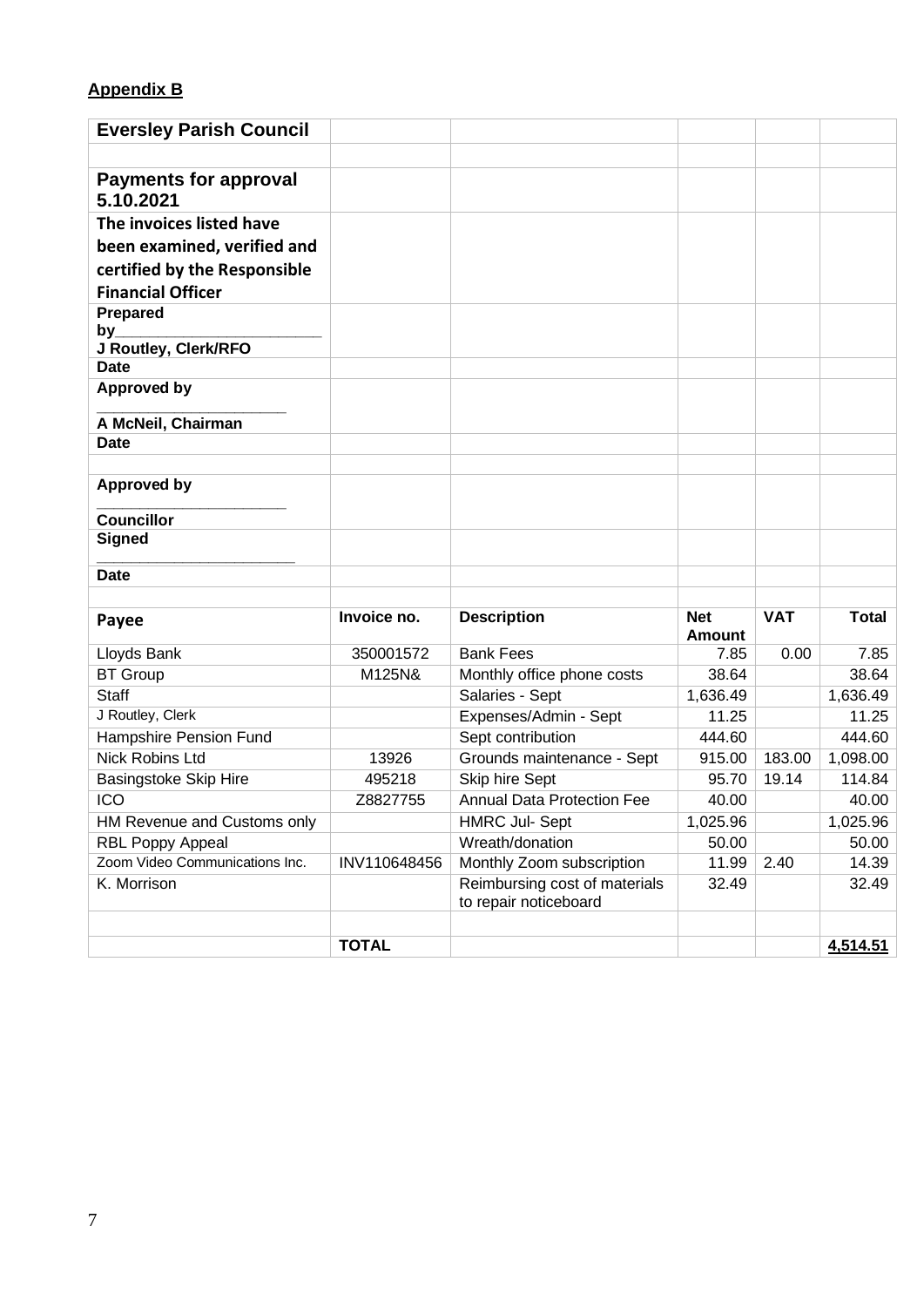## **Appendix C**

| <b>Year to Date</b>                                         |             |                     |                     |
|-------------------------------------------------------------|-------------|---------------------|---------------------|
| at 31st Aug 2021                                            |             |                     |                     |
|                                                             |             |                     |                     |
|                                                             | FY 21-22    | <b>Budget 21-22</b> | % of budget<br>used |
|                                                             | <b>YEAR</b> |                     |                     |
|                                                             | to date     |                     |                     |
| <b>Income</b>                                               |             |                     |                     |
|                                                             |             |                     |                     |
| Precept (split into 2 payments)                             | 39,488.50   | 78,977              |                     |
| <b>HDC Council Tax Support Grant</b>                        | 0.00        | 0                   |                     |
| Bank Interest (on reserve acc)                              | 2.43        | 10                  |                     |
| <b>Garden Plot Rents</b>                                    | 646.00      | 518                 |                     |
| S106 Funds                                                  | 0.00        | $\Omega$            |                     |
| <b>Burial Ground Fees</b>                                   | 1,240.00    | 1,500               |                     |
| Donations/Grants                                            | 2,560.20    | 2,560               |                     |
| other income                                                | 0.00        | 0                   |                     |
| Insurance claim                                             | 0.00        | 0                   |                     |
| <b>VAT Reclaim</b>                                          | 0.00        |                     |                     |
| <b>Sub Total</b>                                            | 43,937.13   | 83,565              |                     |
|                                                             |             |                     |                     |
| <b>Expense</b>                                              |             |                     |                     |
| Staff Renumeration + Pension +HMRC                          | 12,704.16   | 29,367              | 43.3                |
| <b>Admin/Office Costs</b>                                   | 840.03      | 2,383               | 35.3                |
| <b>Hall Rental</b>                                          | 150.00      | 550                 | 27.3                |
| Chair/Cllr Expenses                                         | 91.84       | 500                 | 18.4                |
| <b>Bank Charges</b>                                         | 68.70       | 120                 | 57.3                |
| Subscriptions/Publications                                  | 1,078.92    | 1,750               | 61.7                |
| Insurance/Audit Fees                                        | 2,148.47    | 2,500               | 85.9                |
| Election costs (every 4 years unless by-election<br>called) | 0.00        | 0                   | 0.0                 |
| <b>Admin Sub Total</b>                                      | 17,082.12   | 37,170              | 46.0                |
| <b>Grounds Maintenance</b>                                  | 5,105.00    | 13,120              | 38.9                |
| Repairs/Maintenance                                         | 381.00      | 6,000               | 6.4                 |
| conservation volunteers                                     | 0.00        | 517                 | 0.0                 |
| <b>Tackling Flooding</b>                                    | 0.00        | 1,550               | 0.0                 |
| <b>Tree Work</b>                                            | 175.00      | 3,400               | 5.1                 |
| <b>Tree Survey</b>                                          | 0.00        | 2,000               | 0.0                 |
| Waste Management                                            | 440.84      | 1,429               | 30.8                |
| Annual Playground Inspection                                | 0.00        | 360                 | 0.0                 |
| EPC projects + new equipment                                | 629.51      | 8,000               | 7.9                 |